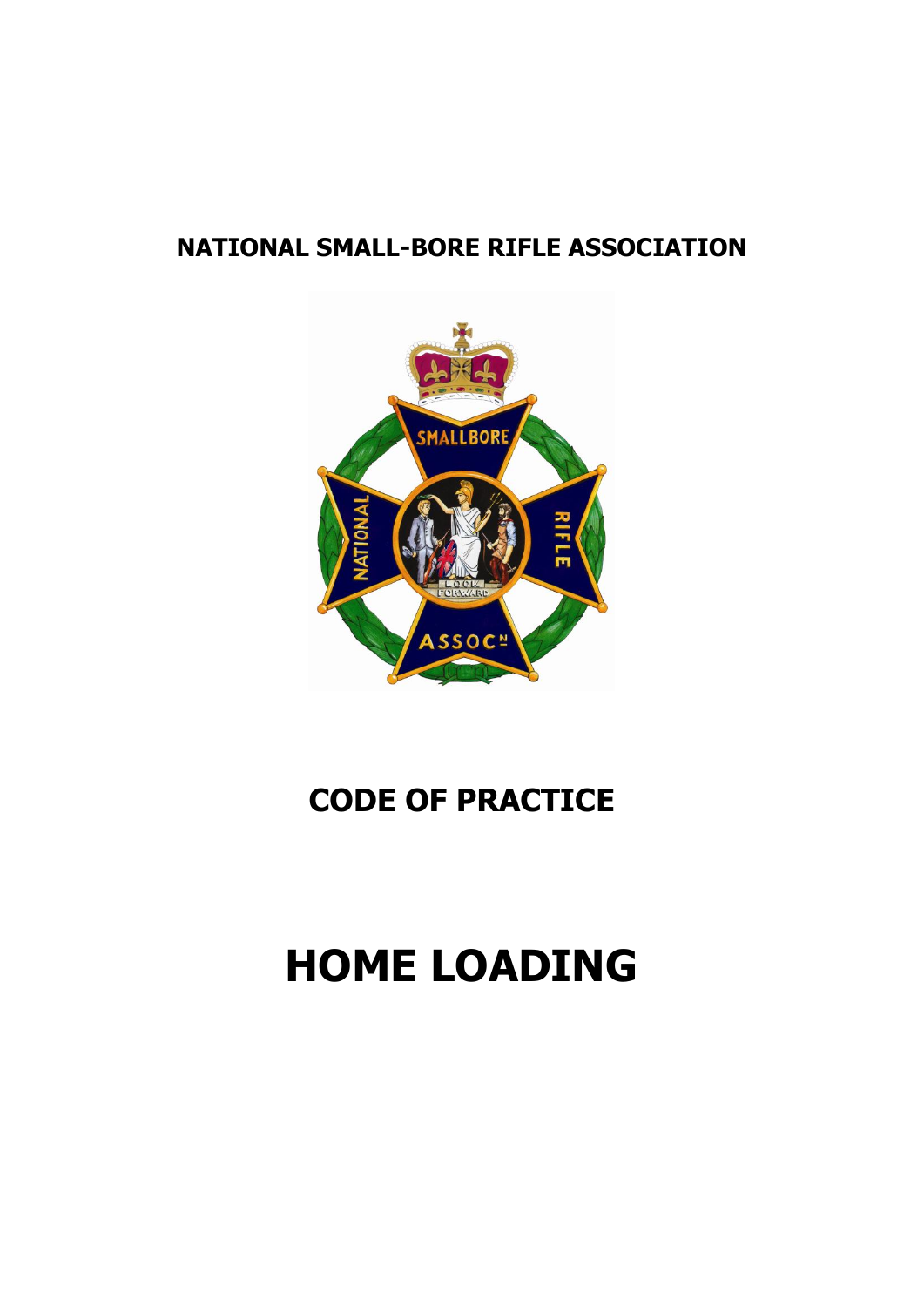#### **NSRA Code of Practice for Handloading Firearms Ammunition**

#### **Introduction**

Any person wanting to use handloaded, reloaded or downloaded ammunition on NSRA ranges, or on any range owned or operated by NSRA affiliated Clubs or Associations and covered by insurance provided through NSRA must first read and agree to abide by this Code of Practice. Failure to comply with the following recommendations may invalidate insurance, leaving clubs and individuals directly responsible for meeting any financial claim, and may result in damage to firearms, injury and even death.

#### **Scope**

This Code of Practice provides guidance for the safe preparation and use of firearms ammunition.

It is not intended to provide comprehensive instruction on handloading techniques, nor is it intended to replace or be a substitute for handloading manuals or handloading training courses.

#### **Terms & definitions**

For the purposes of this Code of Practice, the following terms and definitions apply.

#### **Handloading (synonym: home loading)**

The processes of manually preparing and assembling components to produce firearms cartridge ammunition for personal use; not for resale.

#### **Reloading**

Handloading cases that have been previously fired.

#### **Downloading**

Handloading ammunition using a combination of components (primers, powder and bullets) such that the muzzle velocity and muzzle energy normally generated by factory ammunition of the same cartridge type and calibre are reduced to within the limits specified in the range safety certificate for the range on which the ammunition is to be used.

#### **Factory ammunition**

Commercially produced ammunition, which is subject to C.I.P. Approval and Rules of Proof.

#### **Full-bore firearm**

A rifle or pistol designed to shoot rimfire cartridges greater than .22 calibre or centre-fire cartridges.

#### **Small-bore firearm**

A rifle or pistol designed to shoot rimfire cartridges of .22 calibre or less.

NOTE: Small-bore only ranges are typically certified for .22 LR. Some types of cartridge, e.g. .22 WMR, .17 HMR, etc., may exceed the ballistic limits specified on small-bore range safety certificates and are, therefore, not permitted on such ranges.

#### **1 If you don't know what you are doing … DON'T DO IT!**

a) Handloading requires a technical knowledge of firearms and ballistics sufficient to be able to select appropriate components (case, primer, powder, bullet) and assemble them in a reproducible manner to make cartridges that are both safe to fire in a designated firearm and fall within the particular safety requirements for the ranges on which the cartridges will be fired. Before attempting to handload any ammunition, it is essential that expert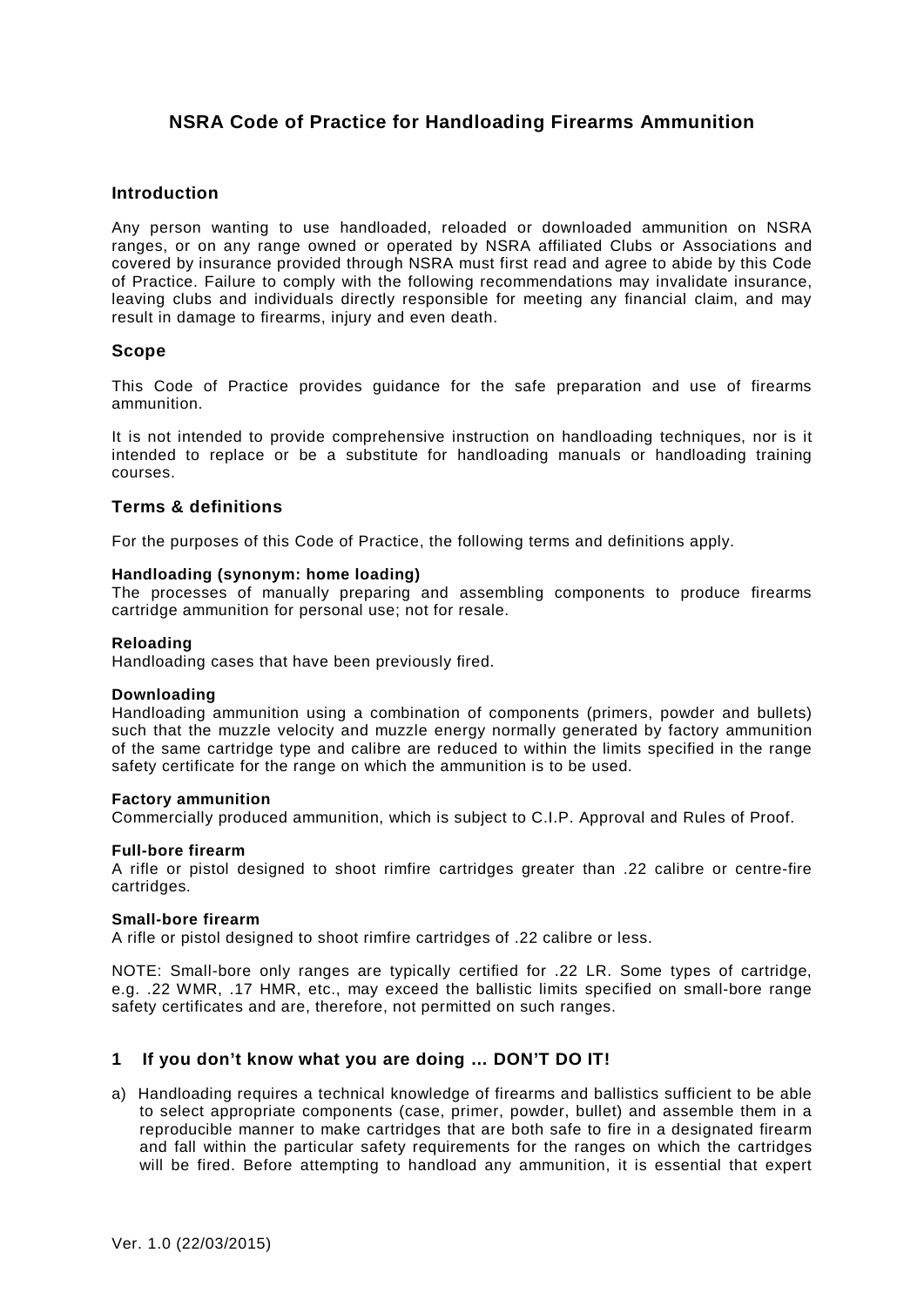advice is sought either from your club or National Association, or by attending a recognised handloading course.

- b) Never handload ammunition if you are not prepared to make the commitment you owe to yourself and others to clearly understand the scope of responsibility that accompanies handling things that can kill people.
- c) Do not experiment. Target shooting ranges are not laboratories and there is no place in target shooting for a "suck it and see" attitude. Only shoot ammunition that you know is safe and for which you know and understand the ballistic performance.
- d) Obtain one or more up-to-date handloading manuals, study their guidance on handling, storing and working with primers, powders, and other ammunition components, and learn how to handload safely. You must understand what you are doing and why it must be done in a specific way.
- e) If you cannot find the exact load data in the manual for the combination of components you intend to use, obtain a manual that does have the data, or change components to those for which you do have data. Alternatively, contact powder manufacturers to obtain the specific data you require in written form (e-mail, fax or letter). Never shoot handloaded ammunition unless you have reliable data confirming your load is safe.

NOTE: it may be beneficial for future reference to batch test handloaded ammunition over a chronograph on a suitable range (i.e. one with higher muzzle velocity/muzzle energy limits) to ensure the ammunition is safe for use on the range(s) on which it is normally intended to be used.

- f) Handloaded ammunition of initially unknown ballistic performance should be batch tested by an officially recognised proof house to ensure that the associated breech pressures and velocities are within acceptable standards.
- g) Read and understand all manufacturers' instructions for the handloading equipment you will be using. If you do not have instructions, contact the manufacturers to obtain copies.
- h) Ask the advice of experienced handloaders, and if possible ask an experienced handloader to show you each step of the handloading process.
- i) Consider attending a handloading course such as that offered by the NRA.
- j) If you have any doubt about your ability to handload safely, do not do it use factory ammunition that is within the ballistic performance of range safety certificates.

#### **2 Pay attention to what you are doing.**

- a) Only handload ammunition when you can give your full and undivided attention to it. Set up your handloading equipment in a quiet area where you will not be constantly interrupted. Do not handload whilst watching television or listening to music, or being distracted by anything else.
- b) Do not handload when you are tired or ill.
- c) Do not handload under the influence of alcohol, drugs or medication.
- d) Allow plenty of time and handload at a leisurely pace without being rushed.
- e) Establish your own handloading routine and stick to it so that you avoid mistakes.

#### **3 Never smoke during a handloading session. Keep matches, flames and other possible ignition sources away from your handloading area.**

#### **4 Keep all your handloading equipment and components out of reach of small children and anyone else who does not require access to it.**

#### **5 Keep your handloading area neat and tidy.**

a) Have only one set of components (cases, powder, primers and bullets) on your handloading bench at any one time. Do not attempt to handload more than one type of ammunition at the same time.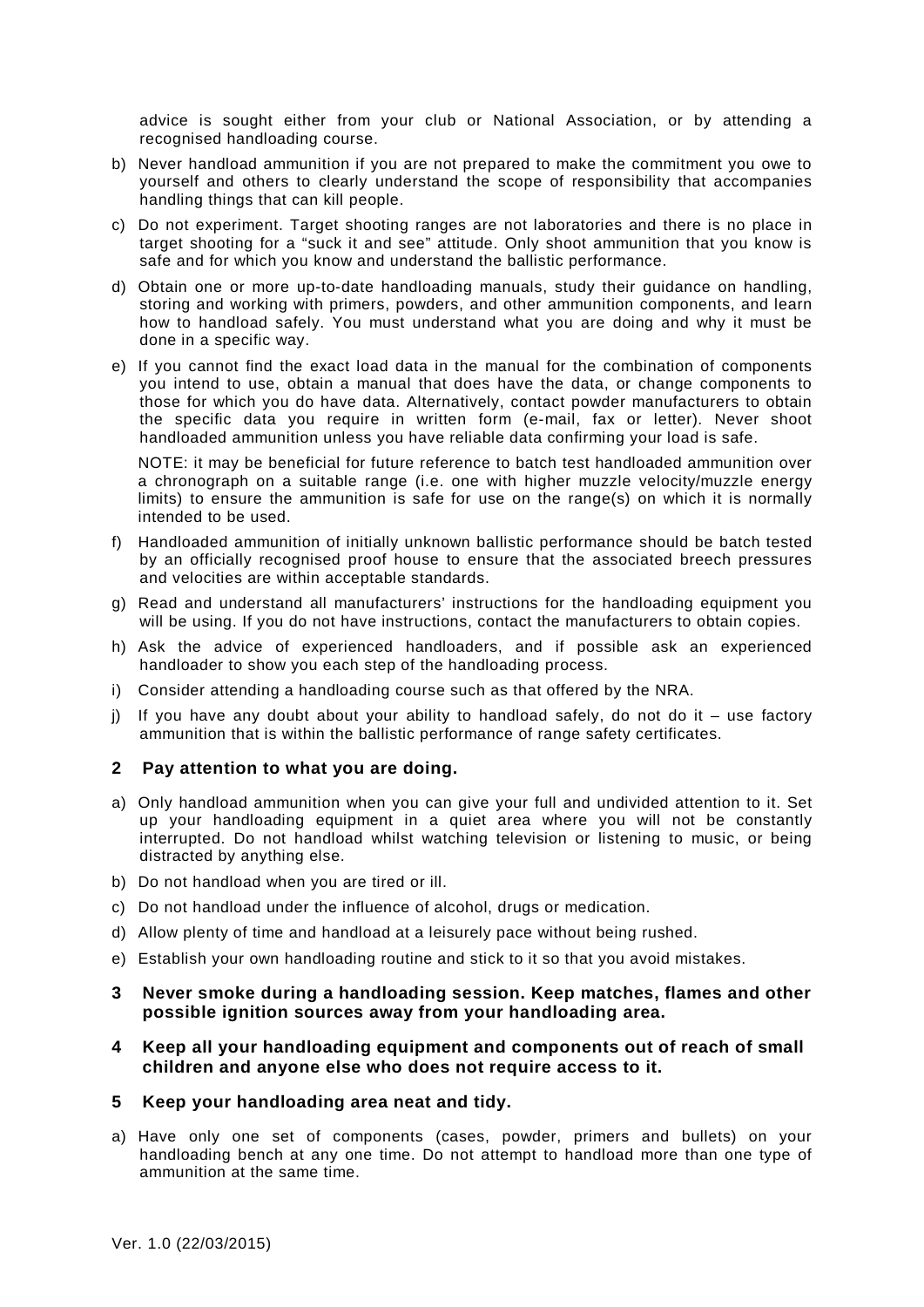- b) Do not have food or drink on your handloading bench.
- c) Sweep up any spilled powder immediately. Do not use a vacuum cleaner because internal electrical sparks may ignite the powder causing a fire or explosion.
- d) Label components and keep them in a convenient place on your handloading bench.
- e) Do not use components that you cannot positively identify.

#### **6 Wear approved eye protection during all stages of handloading.**

- **7 Do not use smokeless powders in cartridges for firearms proofed for black powder only.**
- a) Smokeless powders for rifle and pistol cartridges are made using nitrocellulose and are much more powerful than black powder. Fast burning smokeless powders for pistol cartridges are often double-base with nitroglycerine added to the nitrocellulose, making them even more powerful.

NOTE: Smokeless powders are also known as propellants and nitro powders. Black powder is also known as gun powder.

b) Most modern cartridge firearms are proofed for nitro powders. Check for nitro proof marks:



Note the "N" for Nitro.

c) Vintage firearms, original or replica, are often only proofed for black powder. Black powder proof marks are:



- d) In addition to proof marks, modern black powder firearms, including replicas of vintage firearms, are often engraved with warnings such as *BLACK POWDER ONLY* or *NOT NITRO*.
- e) If you cannot identify the proof marks on your firearm, or if you are not sure what they mean, have your firearm inspected by a competent gunsmith.
- f) Special black powder substitutes such as Hodgdon Pyrodex® and Triple Seven can be used in firearms proofed for black powder only. Read and understand manufacturers' instructions for Pyrodex or Triple Seven before using these powders in cartridges for black powder firearms.
- g) Do not substitute smokeless powders for black powder, Pyrodex or Triple Seven.

#### **8 Handle powder carefully, and as recommended by manufacturers.**

- a) Store powder in a cool, dry place away from direct sunlight and sources of heat and other possible ignition sources.
- b) Where possible and practical, store powders only in original factory containers with original labels.

NOTE: To comply with the *Explosive Regulations 2014*, it may be necessary to repackage powder into 1 kg plastic containers for storage in approved wooden boxes. Great care must be exercised in properly labelling containers and making sure that powders are not mixed during repackaging. Buying powder in factory supplied plastic containers holding no more than 1 kg of powder avoids having to repackage.

c) If powder needs to be repackaged, for example when splitting down bulk quantities, the containers should be constructed in such a way that, in the event of a fire they do not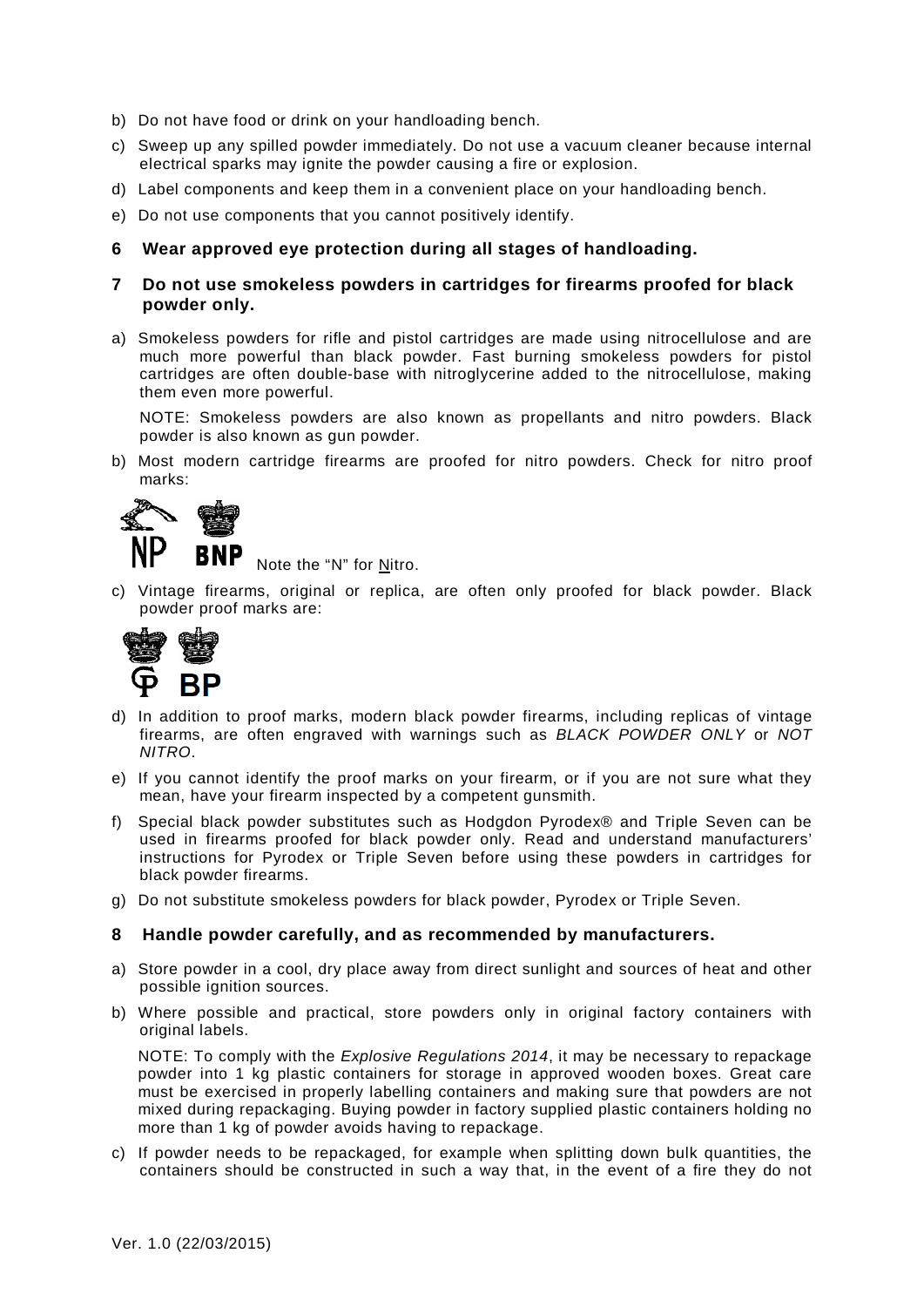provide additional containment that will either increase the explosive force of any deflagration or cause smokeless powder to detonate. Normally plastic/polythene or paper/cloth containers should be used. Metal containers with a screw cap or a push-in lid must not be used.

NOTE: Long term exposure to moisture or sunlight may degrade powders, thereby changing burning characteristics and creating a potential hazard when ammunition is fired.

- d) If containers for another type of powder are re-used, make sure all traces of the old powder are removed, remove old labels and clearly label the containers to reflect the new contents.
- e) Keep powder containers tightly closed when not in use.
- f) Do not mix powders of different types.

NOTE: Similar, or sometimes even the same designation can be used for different powders from different manufacturers. For example, Hodgdon and VihtaVuori both have "110" powders, but they are very different from one another and should never be mixed, or their handloading data inter-changed.

- g) Only have one type of powder on your handloading bench at any one time.
- h) Pour out only enough powder for immediate use.
- i) Return any unused powder immediately to its correct container.

#### **9 Handle primers very carefully, and as recommended by manufacturers.**

- a) Store primers in a cool, dry place away from direct sunlight and sources of heat and other possible ignition sources.
- b) Store primers only in original factory packaging with original labels.
- c) Do not store primers in bulk doing so will create a bomb! For example, do not empty primers from their original factory packing so that they are loose in a large container. Bulk primers will mass detonate if one is ignited.
- d) Do not handle primers with greasy or dirty hands. Grease and dirt can affect the igniting characteristics of primers.
- e) Do not mix primers from different manufacturers.
- f) Do not mix regular primers with magnum primers.
- g) Do not mix Berdan primers with Boxer primers.
- h) Do not force primers; if resistance is felt when trying to seat a primer, STOP and investigate.
- i) Return any unused primers immediately to their factory packaging.

#### **10 Never exceed maximum loads given in handloading data tables.**

- a) Do not begin handloading with the maximum powder charge shown in handloading data tables. Always begin with the starting load indicated in the data tables. If a starting load is not given, reduce the listed maximum load by 10% and use that as a starting load.
- b) Always work up from a starting load towards the maximum load in small steps, watching for signs of excessive pressure at every step. If you see signs of excessive pressure, stop shooting that load immediately. Reduce subsequent loads back to where you no longer see signs of excessive pressure and use that as your maximum load.
- c) Do not exceed the maximum load given in handloading data tables or the maximum load that you have discovered for yourself.
- d) Cases made to military specifications often have thicker case walls, which reduces the internal volume of the case. Maximum loads quoted in data tables should be reduced, typically by 5%, when handloading military cases.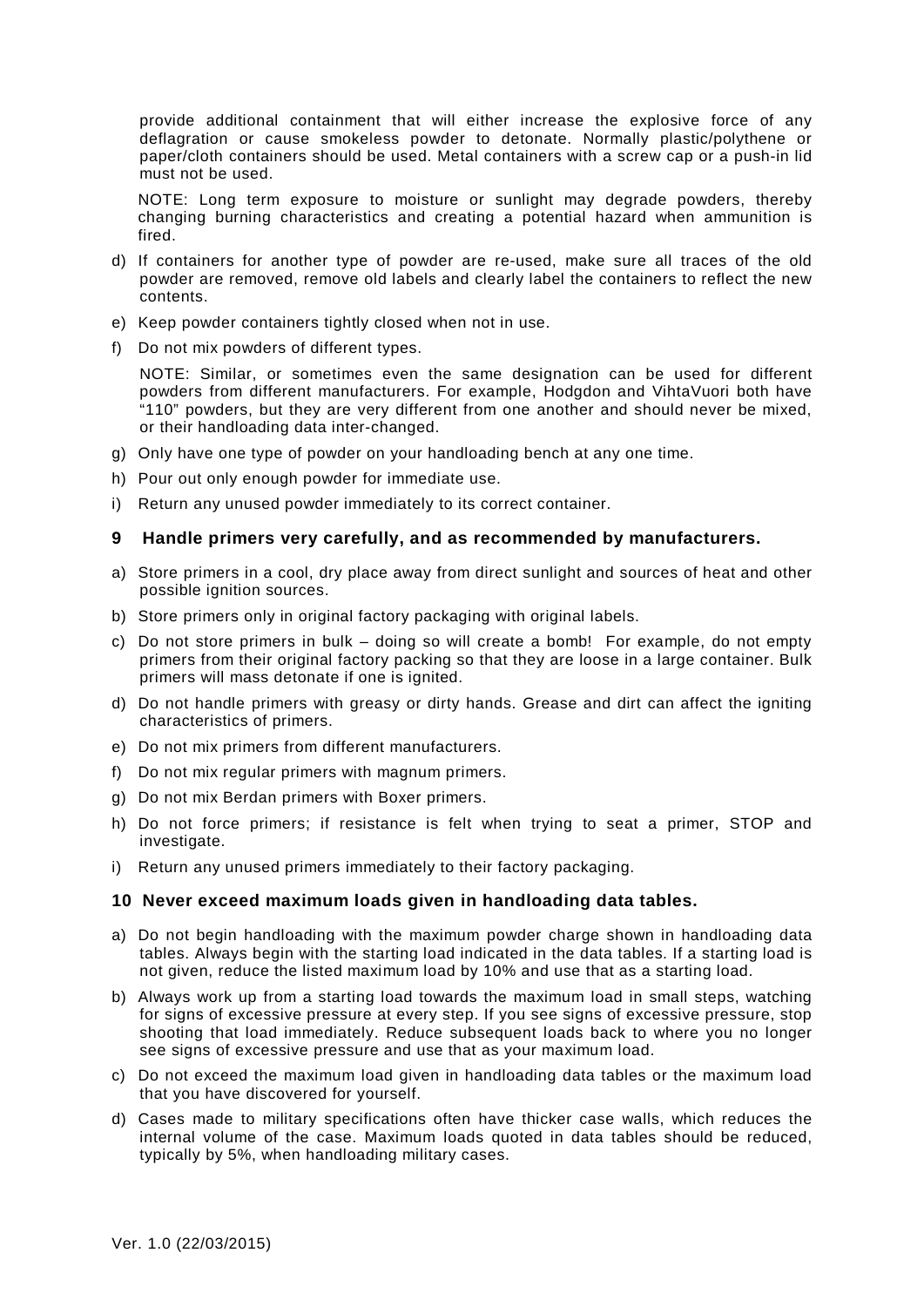#### **11 Never reduce the minimum starting load given in handloading data tables.**

- a) Using too little powder to load cartridges can cause dangerous over-pressure.
- b) If downloading is required to reduce muzzle velocity and muzzle energy, and this cannot be achieved with a particular powder without loading less than the starting load, select a different powder that will allow the required ballistic performance to be achieved without reducing the powder load below that listed in handloading data tables (see clause 19).

#### **12 Do not attempt to handload without a reliable powder scale.**

- a) If using a volumetric measure, the weight of a given volume should be checked using a reliable powder scale both before and regularly (e.g. every 10 rounds) throughout the handloading session.
- b) A reliable powder scale is one that has been calibrated or checked using a check weight before each handloading session commences.
- c) Keep powder scales clean and properly maintained in accordance with manufacturers' instructions.

#### **13 Select the correct type and weight of bullet for the range on which ammunition will be used.**

- a) Do not use tracer, tungsten/steel cored, or other specialist bullets on target ranges unless the local range regulations specifically allow for it.
- b) Do not use full or partial metal jacketed bullets on indoor ranges unless the local range regulations specifically allow for it.

NOTE 1: some bullets, typically referred to as copper washed, have a very thin copper coating to reduce lead fouling in barrels. Such bullets are not classed as metal jacketed and can usually be used safely on ranges where jacketed bullets are not allowed.

NOTE 2: the base of cast lead bullets are sometimes fitted with copper cups known as gas checks to help seal gases and prevent deformation of the base of the bullet. Gas checked bullets are not classed as metal jacketed and can usually be used safely on ranges where jacketed bullets are not allowed.

#### **14 Make sure ammunition is within the cartridge overall length (COL) limits specified in handloading manuals.**

- a) Firing cartridges that are only a few thousandths of an inch longer or shorter than the specified COL can create excessive pressure.
- b) Always measure cartridges with an accurate set of digital or dial callipers (or vernier callipers only if you are confident in reading vernier scales) to ensure they are within safe specification.
- c) COL specified in most handloading manuals is based on industry standard chamber and cartridge dimensions. COL is specified with tolerances such that any cartridge will be safe in firearms with chambers within the size tolerance specified for the particular cartridge. In other words, any standard cartridge can be fired safely in any standard firearm chambered for that cartridge.

Some firearms may have non-standard chambers that require non-standard COL, or it may be desirable when making high accuracy ammunition to fine tune COL to suit a specific chamber. Assembling such ammunition should not be attempted without specialist measuring and handloading equipment and the necessary skill to use it. Bullets should not, in any circumstances, be in contact with the rifling in a barrel when a cartridge is loaded in the chamber. Bullet jump, i.e. the free space between the barrel lead and the bullet ogive, or wadcutter face, should still be within established safe limits. Specialist handloading manuals dealing specifically with loading for accuracy should be consulted.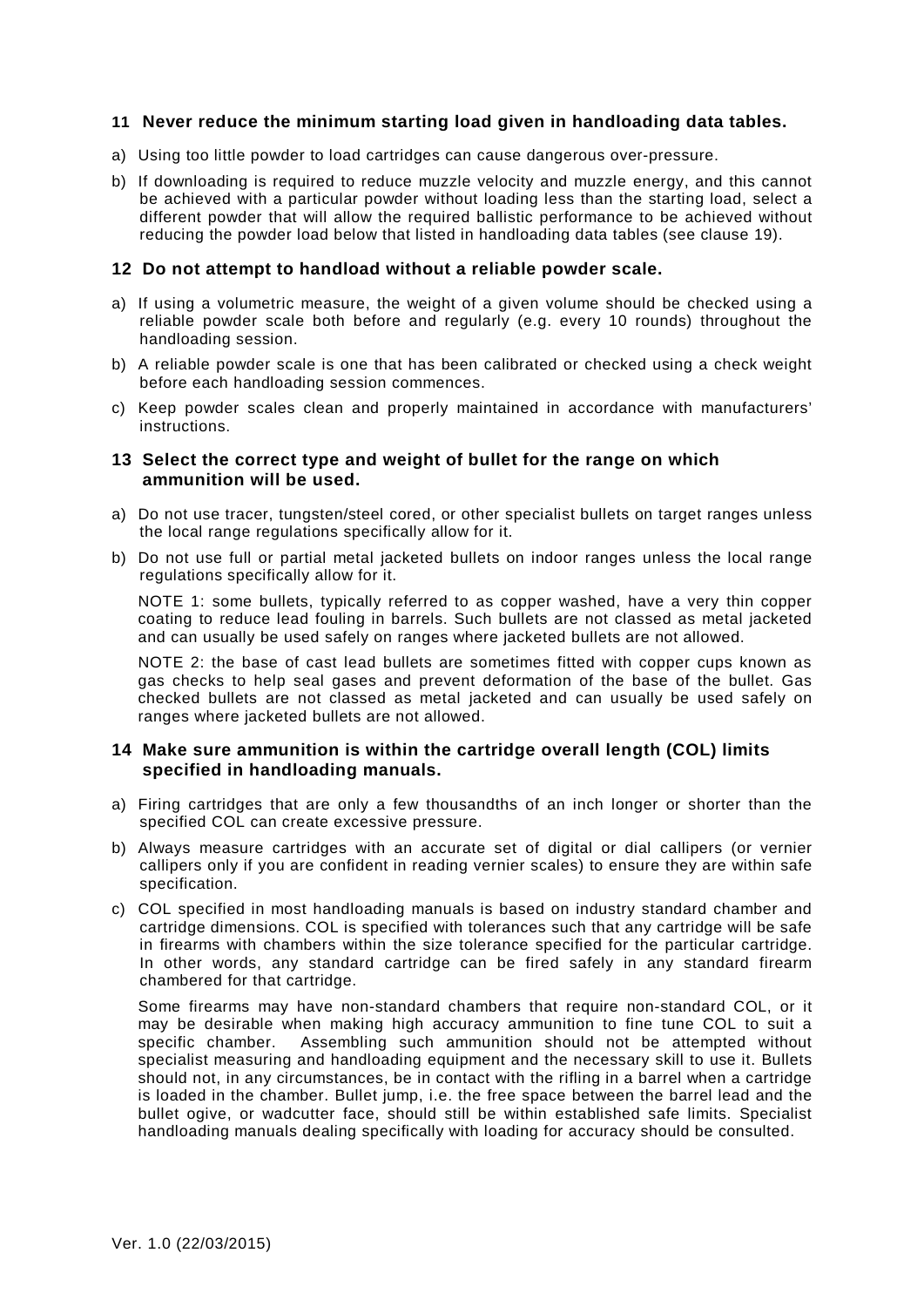#### **15 Be aware that different types of firearm have different handloading data.**

- a) Rifles with bolt actions are generally stronger than lever-action carbines and revolvers when chambered for the same cartridge, and so are more likely to withstand accidental high pressures without failing, although signs of excessive pressure may be visible (see sub-clause 17c) below).
- b) Do not use handloading data for rifles with strong actions to make ammunition for firearms with weaker actions, e.g. lever-action carbines or revolvers.

#### **16 Record and label each batch of ammunition you make.**

- a) Record details of all components used for each batch of ammunition:
	- i. brand of case, how many times it has been reloaded, full-length or neck sized, etc.
	- ii. brand and type of primer;
	- iii. brand, type and quantity of powder;
	- iv. brand, type and weight of bullet;
	- v. cartridge overall length;
	- vi. date the ammunition is loaded.
- b) Label the container in which the ammunition is stored and include either the full loading record or a reference code that will allow you to positively identify the ammunition.

#### **17 Always check for signs of excessive pressure.**

- a) When shooting handloaded ammunition check for signs of excessive pressure with every shot.
- b) If you see signs of excessive pressure, stop shooting immediately.
- c) Signs of excessive pressure are:
	- i. harder recoil than usual;
	- ii. louder report than usual;
	- iii. difficulty when extracting fired case;
	- iv. bulging and/or split fired cases;
	- v. cratered primers (see picture below);
	- vi. flattened primers (see picture below);
	- vii. pierced primers (see picture below);
	- viii. blown primers, i.e. primer blown out of primer pocket;
	- ix. case head imprinted with bolt face/ejector marks.



#### **18 Always ensure that the ballistic performance of handloaded ammunition is within the range safety limits.**

a) Local range regulations do vary from range to range. Always check local range regulations and any other relevant rules or restrictions.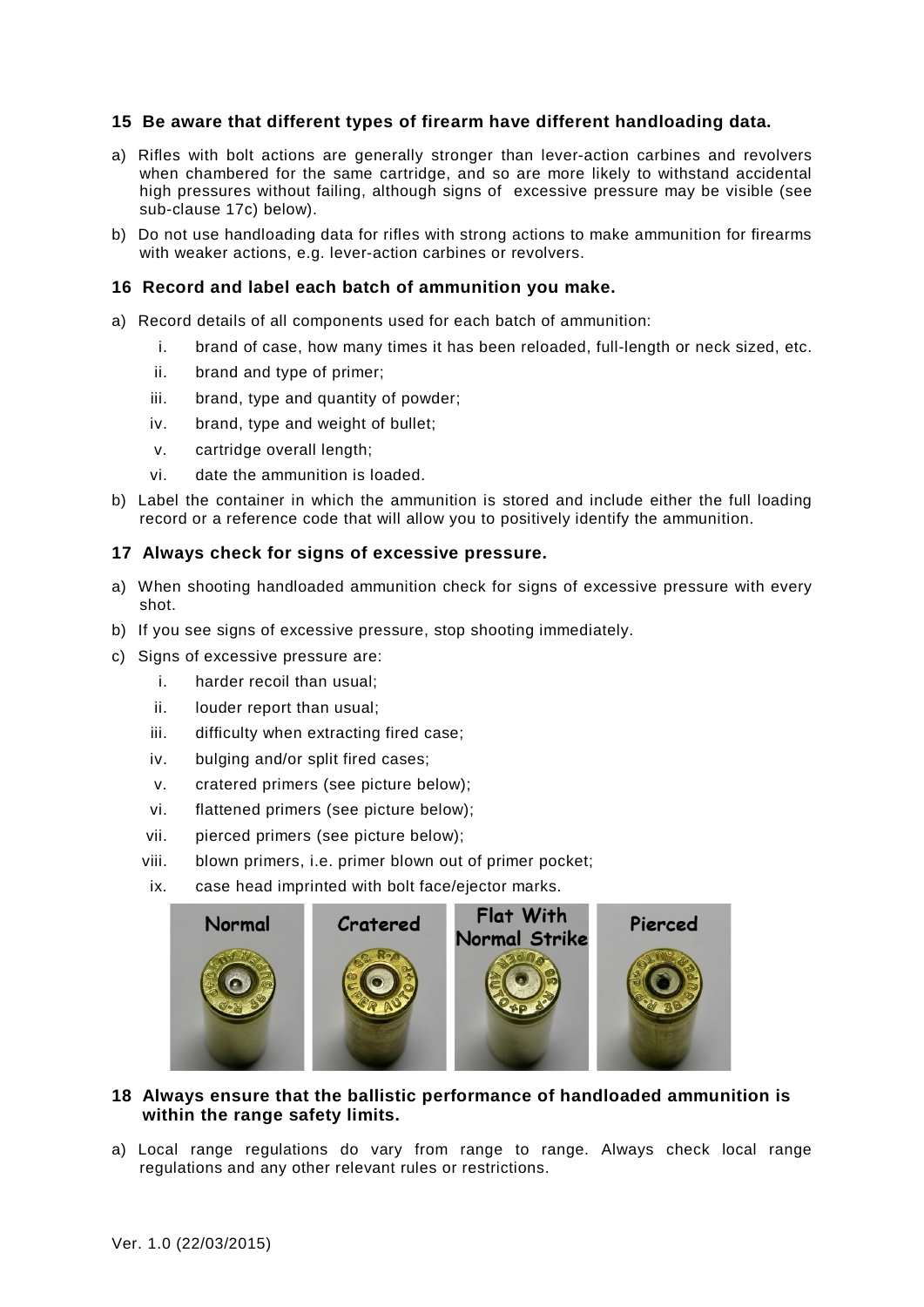- b) Do not use ammunition that exceeds the calibre, muzzle velocity or muzzle energy limits for the range on which you intend to shoot.
- c) Do not use ammunition loaded with a type of bullet that is restricted from use on the range on which you intend to shoot (see clause 13).
- d) Some ranges do not allow the use of downloaded ammunition. Do not use downloaded ammunition on ranges where it is specifically prohibited even if the ballistic performance is within the limits specified in the range safety certificates. Such ranges include all ranges certified for small-bore firearms only.

#### **19 Take extra care when downloa**d**ing ammunition.**

- a) Full-bore rifles are generally not designed to be shot indoors or at short range. Full-bore rifles, some centre-fire gallery rifles and some long-barrelled revolvers can produce muzzle velocities or muzzle energies far in excess of indoor range safety limits. Such firearms can be used safely on indoor ranges or on short-range outdoor ranges, where permitted by local regulations, only if ammunition is downloaded to reduce muzzle velocity and muzzle energy to within the limits specified in the range safety certificates.
- b) Downloading should be approached with the same caution as any other form of handloading; less powder does not mean less risk. All the recommendations in the preceding clauses should be observed.
- c) There are additional precautions that need to be observed when downloading. Only attempt to download ammunition for full-bore firearms if you thoroughly understand the additional precautions necessary to ensure safety.
- d) Select a combination of components for which you have reliable loading data (see subclauses 1 b) to e)).
- e) Powders required for downloading are often different to the powder required for a normal handload. For example, a typical load for .308 WIN cartridges is 45 gr of VihtaVuori N140 with a 155 g full metal jacket bullet. To reduce the muzzle velocity and muzzle energy to within the limits for a typical indoor range would require reducing the load of N140 well below the starting load specified in handloading data tables. This is dangerous (see clause 11). Instead a different powder and bullet combination can be selected. In this example, 9 gr of Hi-Skor 700X could be used with a 120 gr cast lead bullet, which will generate muzzle velocity and muzzle energy within the safety limits for a typical indoor range.
- f) Very light powder loads in large cases means that there is a lot of air space left inside the cases, which creates a number of potential hazards:-
	- Powder may not ignite properly, which may cause a bullet to get stuck in the barrel. Always check to make sure that when the rifle is fired there is a bullet hole in the target. If you cannot see a bullet hole, check that the barrel is clear before firing the next shot.
	- ii. There is room inside the case to put a double, or even a triple charge of powder, which could cause massive excess pressure on firing. Always visually check and, preferably, weigh cases before bullet seating to ensure there are no multiple powder charges.

NOTE: cases may vary in weight quite considerably, therefore, it is preferable to weigh cases before and after loading with powder, particularly with very light loads of powder.

- iii. Powder may burn faster than normal in cases that are not filled with powder, which could cause excessive pressure. Check for signs of excessive pressure when shooting.
- iv. A standing pressure wave can be set up inside the case, which can cause peak pressure to rise several times above normal chamber pressure. Check for signs of excessive pressure when shooting.
- g) Hang fires are more likely with download ammunition. If nothing happens when the trigger is pulled, or if only the primer fires but not the main charge, keep the firearm on aim and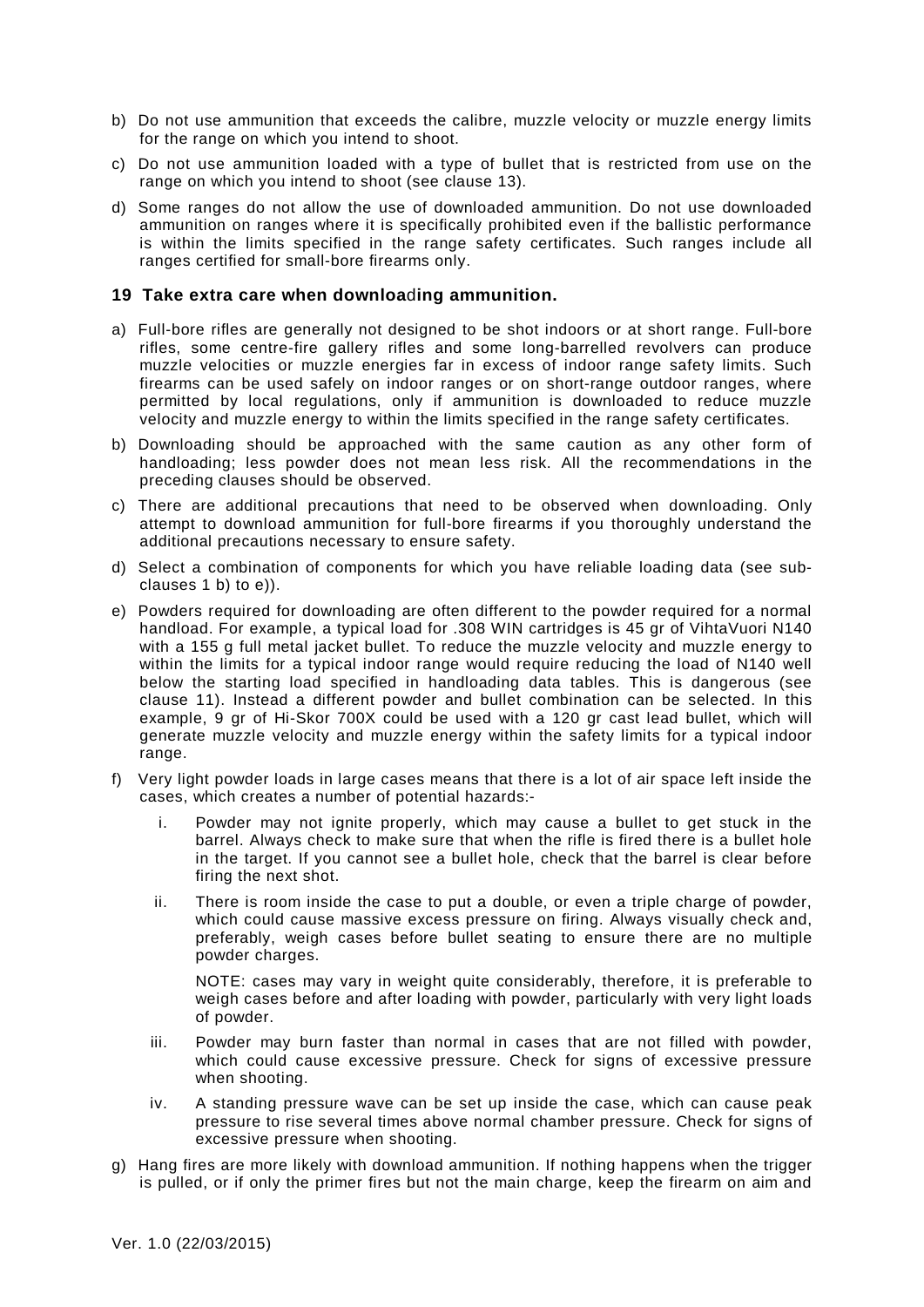wait at least 30 seconds before opening the bolt. If the primer has fired, check that the barrel is clear before firing the next shot.

h) If you see signs of excessive pressure, or if you get more than one hang fire, stop shooting immediately.

#### **20 Other ways to reduce muzzle velocity and muzzle energy.**

Larger calibre rifles can be fitted with barrel or chamber inserts that allow the use of smaller calibre ammunition. For example, Lee-Enfield rifles modified to shoot .22 LR for training purposes, or chamber inserts in .30 calibre bolt action rifles to allow .32 ACP ammunition to be fired. Such modifications are not considered to be downloading within the context of this Code of Practice.